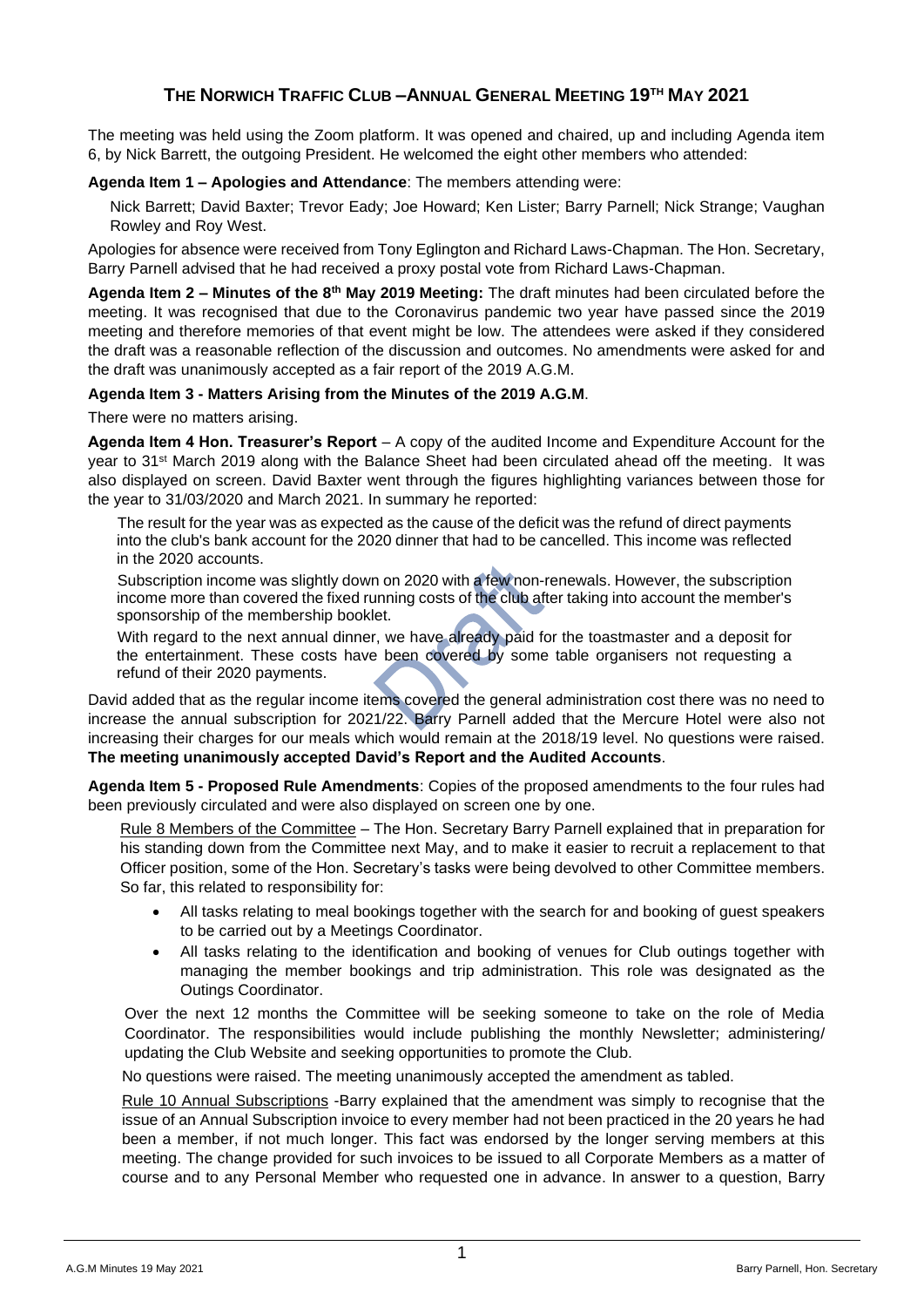confirmed the annual subscriptions were payable on 1<sup>st</sup> October each year. **The meeting unanimously accepted the amendment as tabled.**

Rule 15 Powers of the Committee and Extra Ordinary General Meetings. – Like Rule 10, this Rule was seriously out of date. The circulation of a copy of Monthly Committee Meeting Minutes to all members had ceased many years ago. Nevertheless, in practice, committee decisions were almost all covered in the monthly newsletters and a copy of an individual month's minutes could be made available to any members who requested it in writing. **The meeting unanimously accepted the amendment as tabled.**

Rule 17d Privacy and Data Protection Policy. Following the resignation of a member it became necessary to relocate the Club's archived documents from the Delmonte Garage to the premises of Roy's Motors, Sprowston Road. The amendment reflects that change. **The meeting unanimously accepted this amendment as tabled.**

**Agenda Item 6 – Presidents Report**. – Nick Barrett's statement had previously been circulated. He summarised it briefly and expressed his thanks to Barry Parnell and the other committee members for their support throughout his extended three years as President. He formally stood down from the role and handed the Presidency and conduct of the remainder of the meeting to Joe Howard. At this point all the committee members bar Joe stood down.

In taking on his new role Joe, acknowledged and, on behalf of the membership, thanked Nick Barrett for his work and dedication over the last three years. He asked Barry to conduct the process for electing the 201222 Committee.

## **Agenda Item 7 – Appointment/Election of Committee members to serve for the 2021-22 Season** –

Barry explained:

- The constitution provides for a minimum of 6 and maximum of 11 Committee Member, of which 5 were Officer positions. For the last 2 years has run with 2 vacancies.
- With Nick Barrett's term of office as President coming to an end, Joe Howard, Vice President accedes to the role of President for the next 2 years. The 7 of the remaining 2020-21 committee members – Pio Altarelli; Nick Barrett; David Baxter; Ken Lister; Barry Parnell; Vaughan Rowley and Roy West are all standing for reelection. Donna Howlett has decided not to stand for re-election.
- If re-elected Nick would attain the role of Immediate Past President. David is willing to stand for re-election as Hon. Treasurer and Barry as Hon. Secretary.

Regrettably no other Club member has been nominated. This leave the Committee short of the maximum, although should during 2021-22 any Club member wish to make themselves available, they can be co-opted to serve for the rest of the year, and stand for election at the May 2022 A.G.M.

As there were less than 12 candidates, the meeting was given the choice of either voting for all 7 as a single group or voting on each of them individually. **The meeting firstly unanimously agreed to vote for of them as a group and subsequently, unanimously accepted them all to serve for the 2021-22 season**

There being no other nominations for the Hon Treasurer and Hon. Secretary, David Baxter was unanimously elected to the first and Barry Parnell unanimously elected to the latter.

As a result, the 2021-22 Committee consist of:

| Officers-                  |                                                                                                                         |                                                                                                                      |  |
|----------------------------|-------------------------------------------------------------------------------------------------------------------------|----------------------------------------------------------------------------------------------------------------------|--|
| <b>President</b>           | Joe Howard                                                                                                              |                                                                                                                      |  |
| Immediate Past President - |                                                                                                                         | Nick Barrett. He has also taken on the roles of Meetings Coordinator and<br>Keeper of the Book.                      |  |
| <b>Hon. Treasurer</b>      | David Baxter.                                                                                                           |                                                                                                                      |  |
| Hon. Secretary             | Barry Parnell. He also fulfils the role of Minutes Secretary                                                            |                                                                                                                      |  |
| <b>Press Officer</b>       | A vacant role, not filled for very many years., May be discontinued and<br>subsumed into the role of Media Coordinator. |                                                                                                                      |  |
| <b>Other Members:</b>      | Pio Altarelli.<br>Ken Lister.                                                                                           | Vaughan Rowley. He remains as. Club Property Member & Haberdasher and                                                |  |
|                            | Roy West.                                                                                                               | takes on the shared role of Outings Coordinator.<br>Roy has also taken on the shared role of Outings<br>Coordinator. |  |
|                            | 2 Vacancies.                                                                                                            |                                                                                                                      |  |